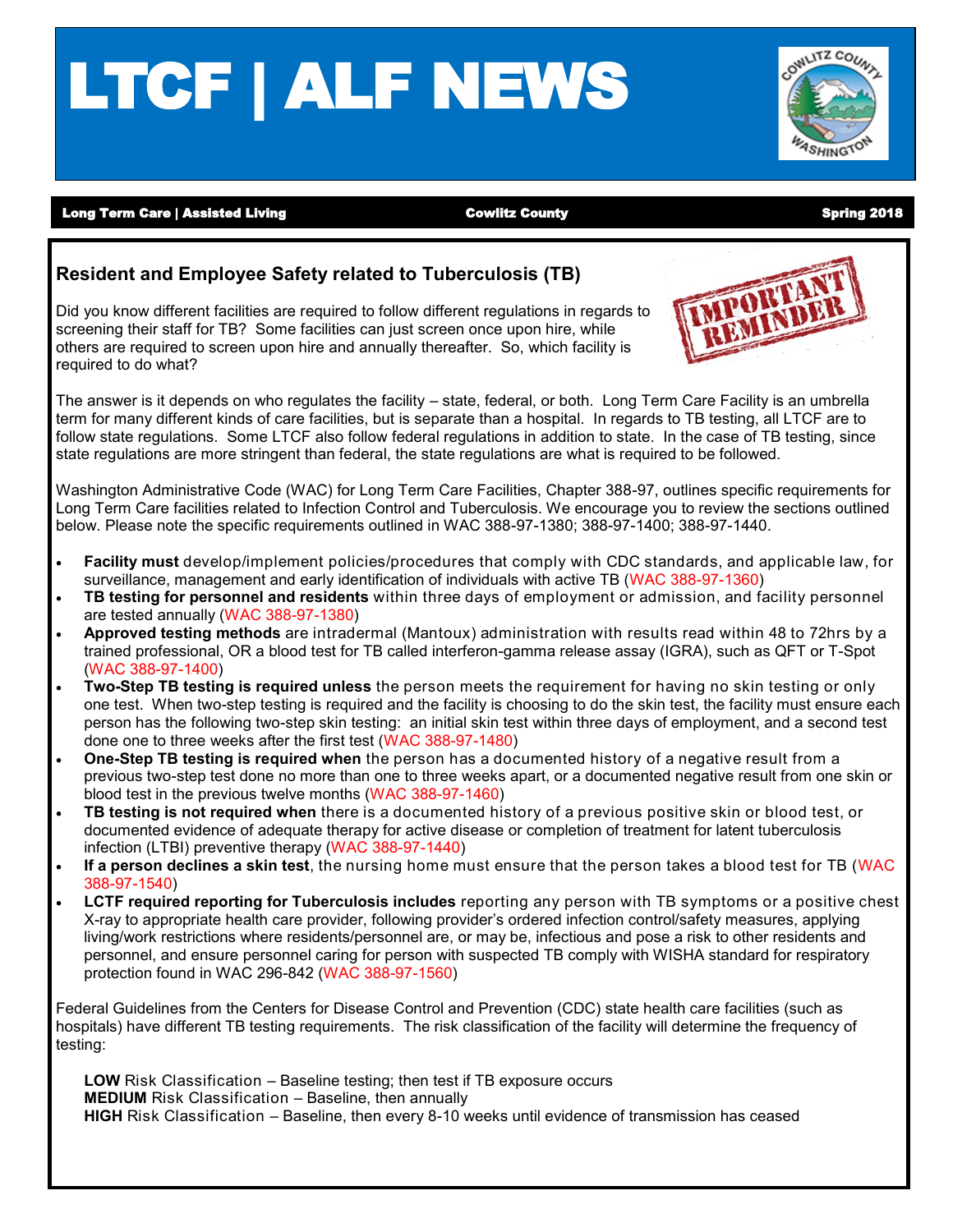

**Great resource for Long Term Care Facilities:** [https://www.doh.wa.gov/YouandYourFamily/IllnessandDisease/](https://www.doh.wa.gov/YouandYourFamily/IllnessandDisease/HealthcareAssociatedInfections/EQuIP/LongTermCare) [HealthcareAssociatedInfections/EQuIP/LongTermCare](https://www.doh.wa.gov/YouandYourFamily/IllnessandDisease/HealthcareAssociatedInfections/EQuIP/LongTermCare)

**Need updated information regarding nursing home surveys and the revised F-tags? Check out this website. Located here is an F-Tag Crosswalk tool:**

[https://www.cms.gov/Medicare/Provider](https://www.cms.gov/Medicare/Provider-Enrollment-and-Certification/GuidanceforLawsAndRegulations/Nursing-Homes.html)-Enrollment-and-Certification/ [GuidanceforLawsAndRegulations/Nursing](https://www.cms.gov/Medicare/Provider-Enrollment-and-Certification/GuidanceforLawsAndRegulations/Nursing-Homes.html)-Homes.html



**LTC/Assisted Living Facility Resources:** [http://www.co.cowlitz.wa.us/ndex.aspx?nid=2270](http://www.co.cowlitz.wa.us/index.aspx?nid=2270)

### **Food Code Revision Process Beginning in 2018**

In 2018 the Washington State Department of Health (DOH) is planning on beginning the rule revision process for WAC 246-215 Food Service.

DOH will be working with the state retail food advisory council to review proposed revisions using the [2017 FDA Model Food Code](https://www.fda.gov/Food/GuidanceRegulation/RetailFoodProtection/FoodCode/ucm595139.htm) as the basis for the rule revision. The current code is based on the 2009 FDA Model Food Code. Links to the DOH revision webpage will be provided on our [Food Industry](http://www.co.cowlitz.wa.us/index.aspx?nid=1201)  [Resource](http://www.co.cowlitz.wa.us/index.aspx?nid=1201) page regarding the food code revision process when available.

If you have any questions regarding this please feel free to contact Jesse Smith at 360-414-5599 ext 6442 or by email at smithj@co.cowlitz.wa.us.

*For more information about TB, please contact your healthcare provider or Cowlitz County Communicable Disease Team*:

**(360) 414-5599 x 6431 [co.cowlitz.wa.us/index.aspx?](http://www.co.cowlitz.wa.us/index.aspx?nid=2270) [nid=2270](http://www.co.cowlitz.wa.us/index.aspx?nid=2270)**

*To schedule an ICAR assessment please contact Dana Nguyen:*

**(360) 524-1167 [dana.nguyen@clark.wa.gov](mailto:dana.nguyen@clark.wa.gov)**



# Stress Relief From Laughter? It's No Jokel

According to the Mayo Clinic, a good laugh has great short-term effects. When you start to laugh, it doesn't just lighten your load mentally, it actually induces physical changes in your body. Laughter can:

**Stimulate many organs.** Laughter enhances your intake of oxygen-rich air, stimulates your heart, lungs and muscles, and increases the endorphins that are released by your brain.

**Activate and relieve your stress response.** A rollicking laugh fires up and then cools down your stress response, and it can increase your heart rate and blood pressure. The result? A good, relaxed feeling.

**Soothe tension.** Laughter can also stimulate circulation and aid muscle relaxation, both of which can help reduce some of the physical symptoms of stress.